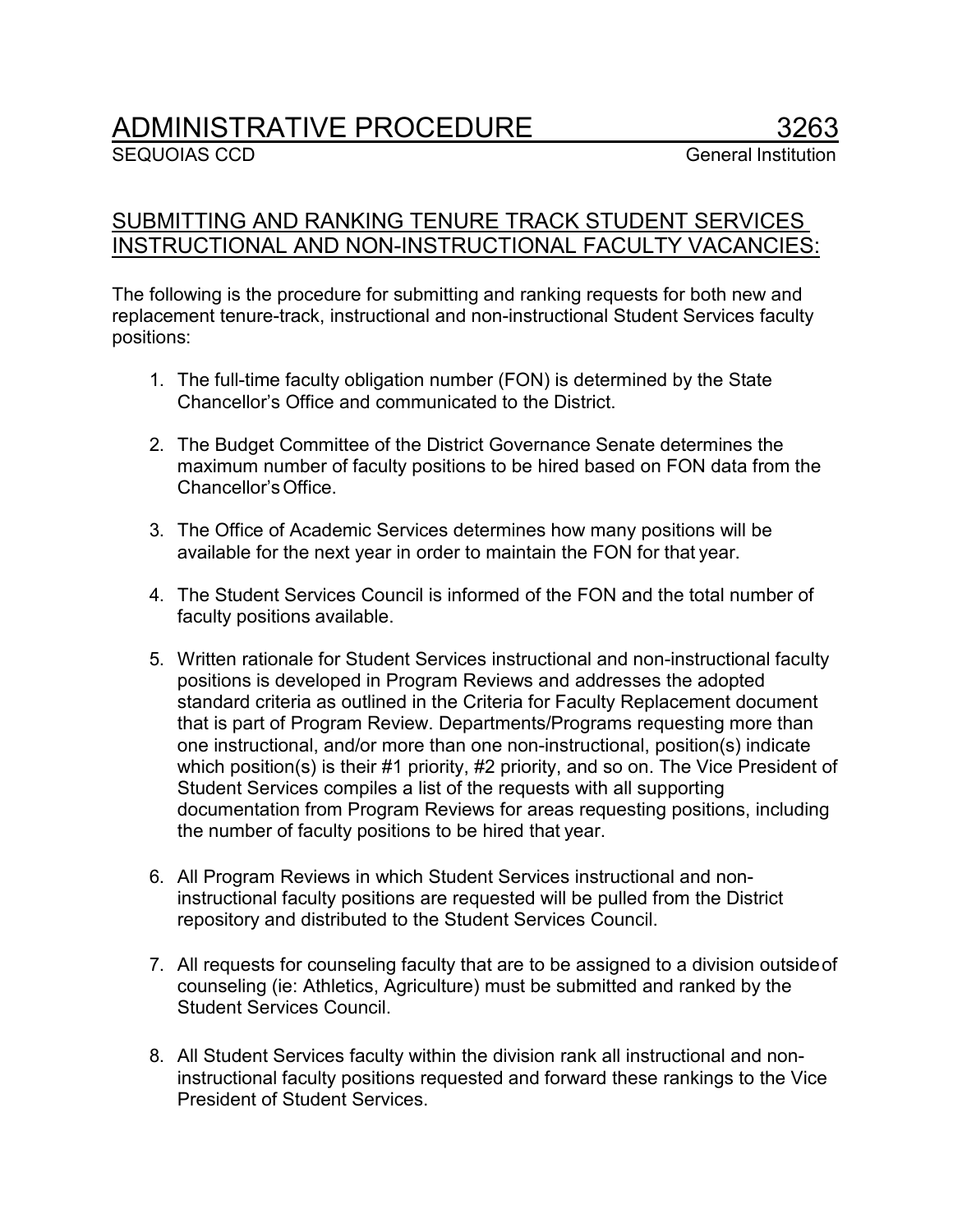- 9. The Vice President of Student Services compiles all requests for Student Services faculty positions with all supporting documentation from Program Reviews, including the number of faculty positions to be hired that year as well as both department and division rank, into two lists (one for instructional positions and the other for non-instructional positions).
- 10. Two rating charts (one for instructional positions and the other for noninstructional positions) listing all eligible Student Services faculty positions with their corresponding department and division rank will be distributed prior to the Student Services Council meeting where the faculty positions will be ranked.
- 11. The Student Services Council will discuss faculty requests using data and information included in the Program Reviews at a specified meeting or meetings. During the discussions, departments requesting Student Services faculty positions may provide other pertinent data for consideration by the Student Services Council. Other pertinent data may be presented by an individual who is not a member of Student Services Council.
- 12.Voting members of the Student Services Council shall compare and rate all submitted requests for instructional positions separately from requests for noninstructional positions.

The Student Services Council voting members shall consist of:

- Vice President of Student Services
- Dean of Student Services
- Dean of Student Services
- Dean of Student Services
- Manager, Health Center
- Access and Ability Center Faculty Member
- EOPS/CARE/NextUp Counselor
- General Counselor
- Student Services Instructional Faculty Member
- Division Chair

Non-voting members shall include:

- One Academic Services Dean or Provost
- One Academic Services Division Chair

All voting faculty must be full-time. Faculty will be selected by the department faculty with agreement from the department administrator.

A proxy may be sent if the appointed council member is unavailable to attend. The proxy must have written proof that they have permission to vote on behalf of the council member.

13.Results are immediately calculated by Student Services support staff and reported back to the Student Services Council during the meeting where the